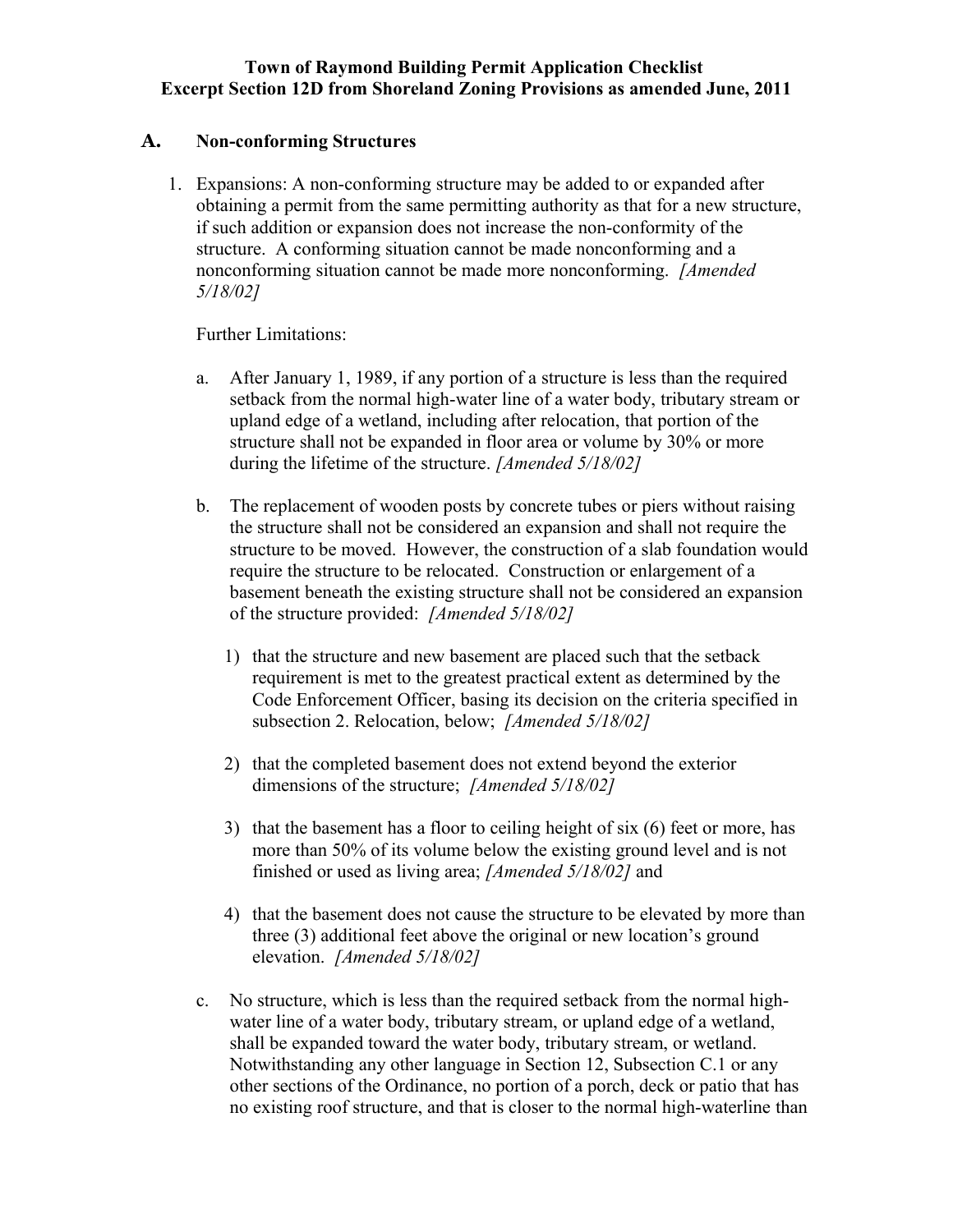## **Town of Raymond Building Permit Application Checklist Excerpt Section 12D from Shoreland Zoning Provisions as amended June, 2011**

the existing enclosed area of the structure may be roofed over or enclosed. Only a porch, deck or patio that is attached to the main structure and that has a legally existing roof structure that is attached to or is an integral part of the main structure, and that is closer to the normal high-waterline than the existing enclosed area of the main structure may be enclosed to the extent of the footprint established by the legally existing roof structure. *[Amended 5/18/02]*

- 2. Relocation: A non-conforming structure may be relocated within the boundaries of the parcel on which the structure is located provided that the site of relocation conforms to all setback requirements to the greatest practical extent as determined by the Code Enforcement Officer, and provided that the applicant demonstrates that the present subsurface sewage disposal system meets the requirements of State law, the State of Maine Subsurface Wastewater Disposal Rules (Rules), and the Town's standards, or that a new system can be installed in compliance with the law, said Rules and local standards. In no case shall a structure be relocated in a manner that causes the structure to be more non- conforming. In determining whether the building relocation meets the setback to the greatest practical extent, the Code Enforcement Officer shall consider the size of the lot, the slope of the land, the potential for soil erosion, the location of other structures on the property and on adjacent properties, the location of the septic system and other on-site soils suitable for septic systems, and the type and amount of vegetation to be removed to accomplish the relocation.
- 3. Reconstruction or Replacement: Any non-conforming structure which is located less than the required setback from the normal high-water line of a water body, tributary stream, or upland edge of a wetland and which is removed, or damaged or destroyed by more than 50% of the market value of the structure before such damage, destruction or removal, may be reconstructed or replaced provided that a permit is obtained within one year of the date of said damage, destruction, or removal, and provided that such reconstruction or replacement is in compliance with the water setback requirement to the greatest practical extent as determined by the Code Enforcement Officer in accordance with the purposes of these ordinance provisions. In no case shall a structure be reconstructed or replaced so as to increase its non-conformity. Any non-conforming structure which is damaged or destroyed by 50% or less of the market value of the structure, excluding normal maintenance and repair, may be reconstructed in place with a permit from the Code Enforcement Officer. In determining whether the building reconstruction or replacement meets the water setback to the greatest practical extent the Code Enforcement Officer shall consider, in addition to the criteria in paragraph 2 above, the physical condition and type of foundation present, if any.
- 4. Change of Use of a Non-conforming Structure: The use of a non-conforming structure may not be changed to another use unless the Board of Appeals after receiving a written application determines that the new use will have no greater adverse impact on the water body or wetland, or on the subject or adjacent